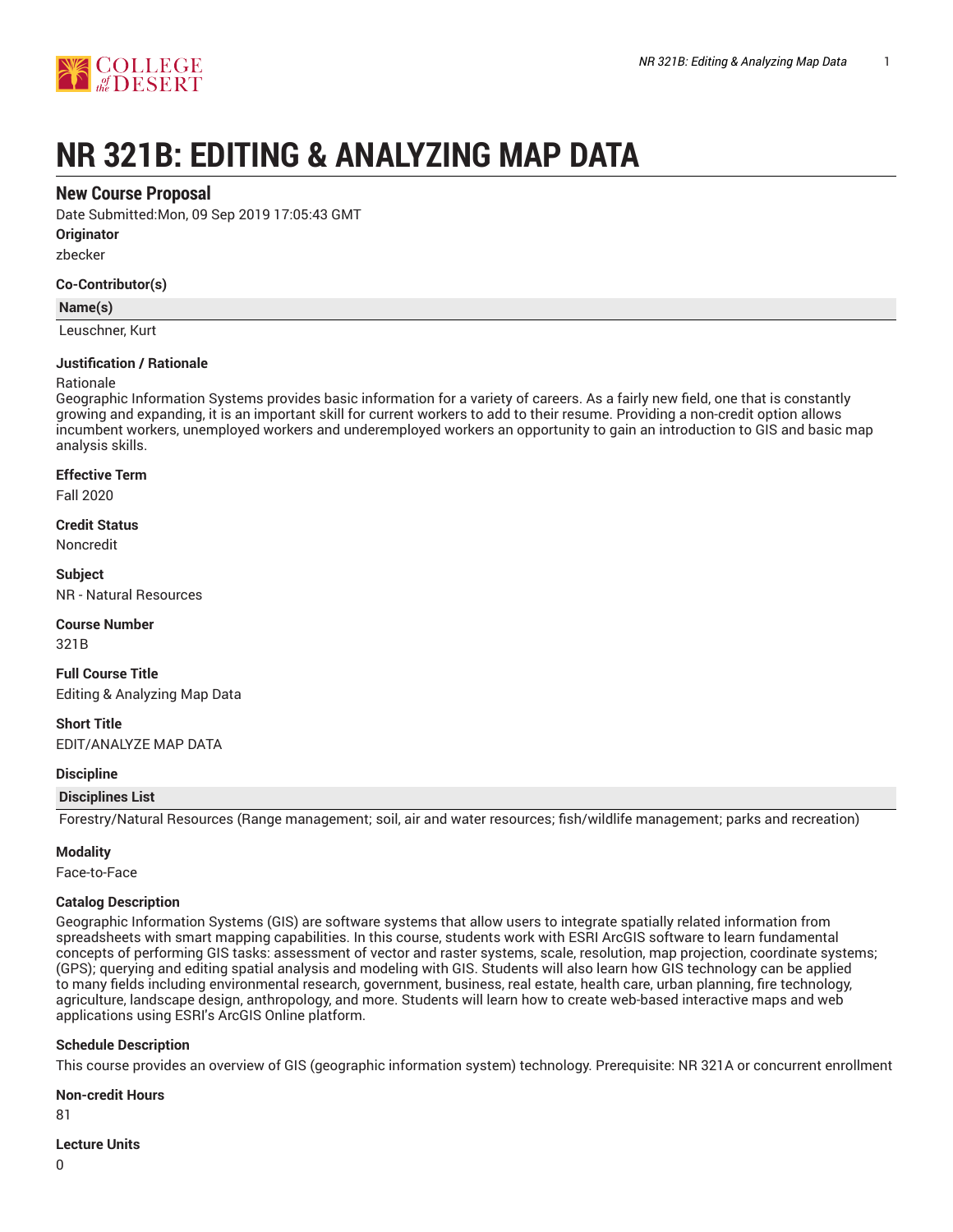

# **Lab Units** 0 **Lab Semester Hours** 0 **In-class Hours**

45

# **Out-of-class Hours** 36

**Total Course Units** 0

**Total Semester Hours** 81

# **Override Description**

Noncredit courses do not have lecture and lab. The out of class hours were adjusted to provide the same total as the equivalent credit course.

**Prerequisite Course(s)** NR 321A or concurrent enrollment

# **Required Text and Other Instructional Materials**

**Resource Type** Book

**Author**

Clemmer, Gina

**Title** The GIS 20 Essential Skills

# **Edition**

3rd

**City**

Redlands, CA

**Publisher** Environmental Systems Research Institute, Inc.

**Year** 2017

**College Level** Yes

**Flesch-Kincaid Level** 12.

**ISBN #** 978-1-58948-512-9

**Resource Type** Book **Open Educational Resource** No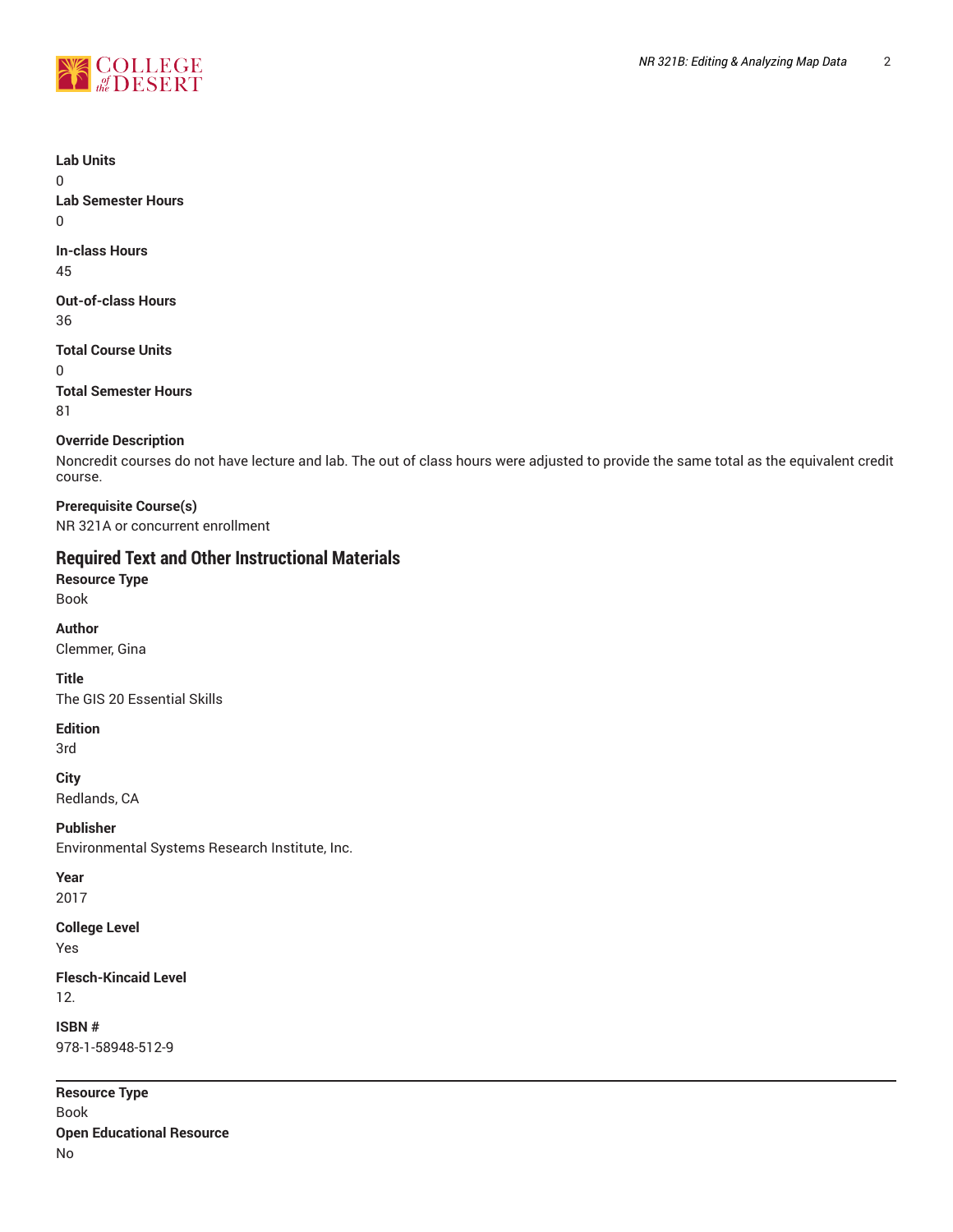

## **Author**

David Smith, Nathan Strout, Christian Harder, Steven Moore, Tim Ormsby, and Thomas Balstrom

# **Title**

Understanding GIS; An ArcGIS Pro Project Workbook

# **Edition**

Fourth

**City** Redlands, California

## **Publisher**

ESRI Press

## **Year**

2017

#### **College Level** Yes

**ISBN #**

978-1589485266

# **Class Size Maximum**

24

# **Entrance Skills**

Define Geographic Information Systems (GIS) and identify how they are used to analyze data in a variety of disciplines.

# **Requisite Course Objectives**

NR 321A-Define Geographic Information Systems (GIS) and identify how they are used to analyze data in a variety of disciplines. Understand the importance of metadata.

# **Entrance Skills**

Understand the importance of metadata.

## **Requisite Course Objectives**

NR 321A-Define Geographic Information Systems (GIS) and identify how they are used to analyze data in a variety of disciplines. Understand the importance of metadata.

# **Entrance Skills**

Interact with two basic GIS data structures (raster and vector).

# **Requisite Course Objectives**

NR 321A-Interact with the two basic GIS data structures (raster and vector). Show how to convert analogue data to digital data.

# **Entrance Skills**

Use basic cartographic tools in designing a map layout such as projection, data management, scale, format and editing the map elements.

## **Requisite Course Objectives**

NR 321A-Demonstrate how to use basic cartographic tools in designing a map layout such as projection, data management, scale, format, editing the map elements.

# **Entrance Skills**

Use GIS to identify and query to solve problems.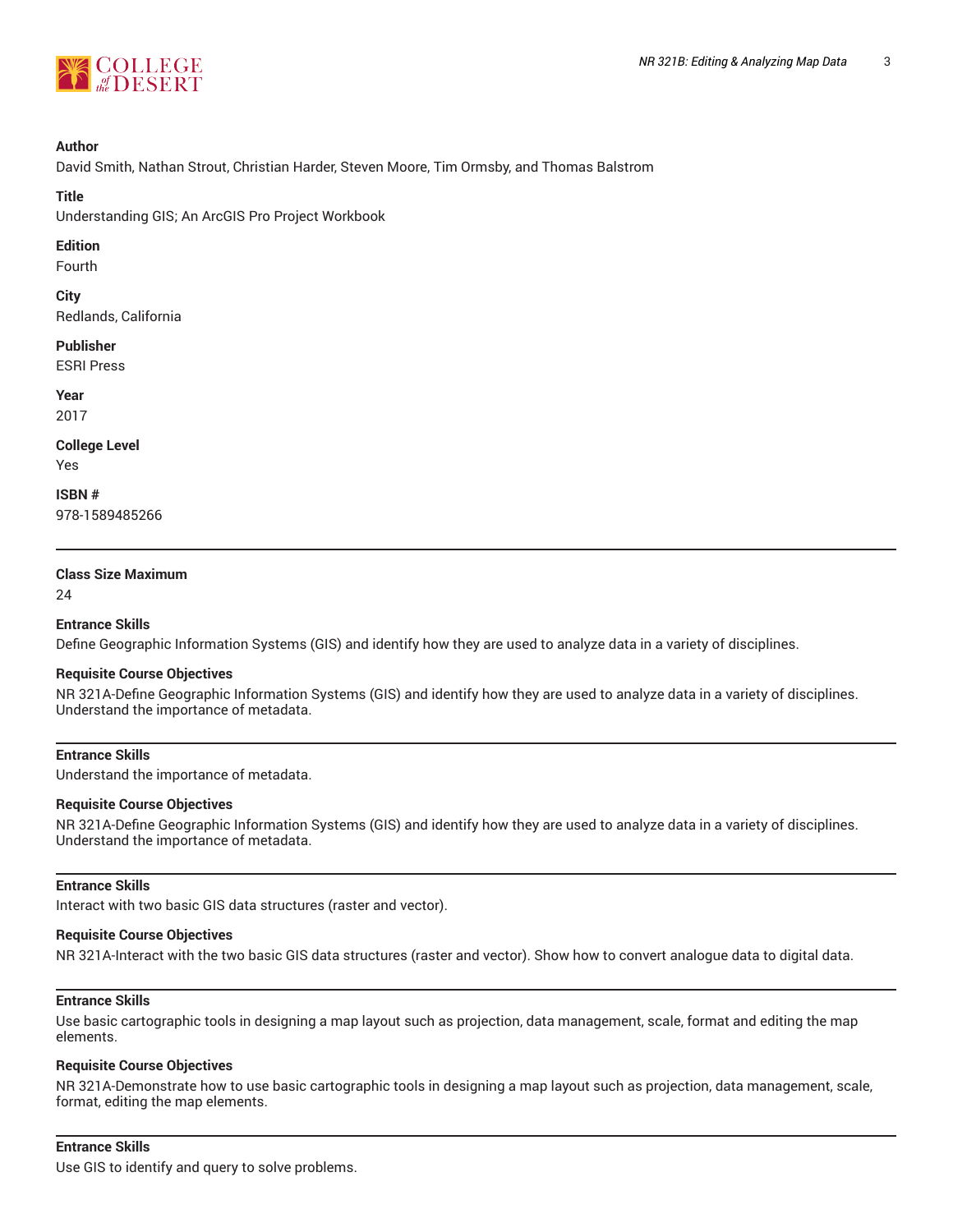

# **Requisite Course Objectives**

NR 321A-Use GIS to identify and query to solve problems.

# **Course Content**

- 1. Querying data.
- 2. Using attributes queries.
- 3. Using location queries.
- 4. Joining and relating data.
- 5. Data Analysis.
- 6. Dissolving, clipping and buffering features.
- 7. Overlaying data.
- 8. Creating a data subset.
- 9. Using ModelBuilder.
- 10. Creating graphs.
- 11. Introduction to Spatial Analyst.
- 12. Creating and combining raster surfaces.
- 13. Analyzing raster surfaces.
- 14. ArcGIS Online.
- 15. Sharing ArcMap documents online.
- 16. Creating maps using ArcGIS Online.
- 17. Building online apps.
- 18. Creating story maps.
- 19. Working with Collector to map GPS points.

## **Course Objectives**

|             | <b>Objectives</b>                                                                                                                                                                   |
|-------------|-------------------------------------------------------------------------------------------------------------------------------------------------------------------------------------|
| Objective 1 | Define Geographic Information Systems (GIS) and identify how they are used to analyze spatially related data in a<br>variety of disciplines. Understand the importance of metadata. |
| Objective 2 | Interact with the two basic GIS data structures (raster and vector). Show how to convert analogue data to digital data.                                                             |
| Objective 3 | Explain uncertainty as it relates to coordinate systems, projection and map scale.                                                                                                  |
| Objective 4 | Use GIS to identify, query, and perform spatial analysis functions to solve problems.                                                                                               |
| Objective 5 | Demonstrate competency with the ArcGIS software systems to enhance and interpret data.                                                                                              |
| Objective 6 | Navigate the ArcGIS Online environment and competently use at least two online mapping tools.                                                                                       |
| Objective 7 | Design and complete a GIS project from start to finish (data capture, data storage and management, analysis, and<br>map presentation).                                              |

#### **Student Learning Outcomes**

|           | Upon satisfactory completion of this course, students will be able to:                                                       |
|-----------|------------------------------------------------------------------------------------------------------------------------------|
| Outcome 1 | Use the ESRI ArcGIS Desktop and Pro software to analyze and enhance spatially related data and to create an<br>accurate map. |
| Outcome 2 | Use the ESRI ArcGIS Online products to create online maps and interactive apps.                                              |
| Outcome 3 | Articulate how GIS can be used in scientific, business, and government applications.                                         |

# **Methods of Instruction**

| <b>Method</b>     | Please provide a description or examples of how each instructional<br>method will be used in this course. |
|-------------------|-----------------------------------------------------------------------------------------------------------|
| Lecture           | Instructor-led explanations of concepts.                                                                  |
| Laboratory        | Accurate completion of software tutorials.                                                                |
| <b>Discussion</b> | Class discussion with guest speakers.                                                                     |
| Participation     | Student-led explanations of concepts.                                                                     |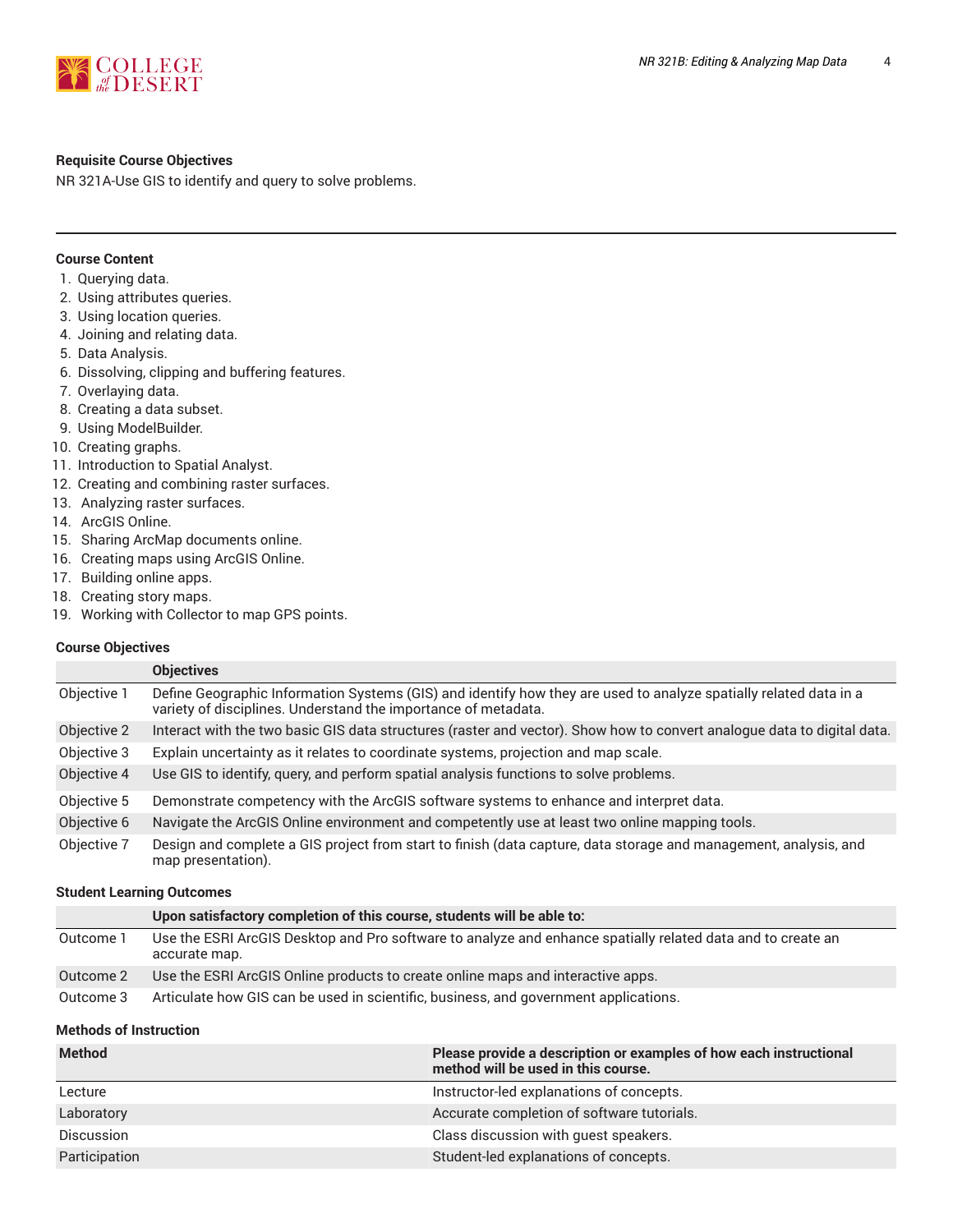

| Experiential                                     | Students design their own maps.                                                                                                                                                                                         |                           |
|--------------------------------------------------|-------------------------------------------------------------------------------------------------------------------------------------------------------------------------------------------------------------------------|---------------------------|
| Demonstration, Repetition/Practice               | Review quizzes requiring written responses.                                                                                                                                                                             |                           |
| <b>Methods of Evaluation</b>                     |                                                                                                                                                                                                                         |                           |
| <b>Method</b>                                    | Please provide a description or examples of how<br>each evaluation method will be used in this course.                                                                                                                  | <b>Type of Assignment</b> |
| Laboratory projects                              | Accurate completion of lab tutorials.                                                                                                                                                                                   | In Class Only             |
| Presentations/student demonstration observations | Research and prepare a 10-minute presentation on a Out of Class Only<br>GIS concept.                                                                                                                                    |                           |
| Written homework                                 | Weekly quizzes requiring short and essay answers.                                                                                                                                                                       | Out of Class Only         |
| Mid-term and final evaluations                   | Present a mid-term map project to the class and<br>explain the steps that were taken to design the map.<br>Create the presentation out of class.                                                                        | In and Out of Class       |
| Behavior assessment                              | Consistent participation and attendance in class.<br>Helpful to other students.                                                                                                                                         | In Class Only             |
| Mid-term and final evaluations                   | Projects: out-of-class design a map from start<br>to finish using an ArcGIS Online mapping tool.<br>Present the project to the class. Demonstrate<br>comprehension of data management, analysis, and<br>project layout. | Out of Class Only         |
| Written homework                                 | Read and summarize articles about GIS use and<br>mapping techniques.                                                                                                                                                    | Out of Class Only         |
| Other                                            | Out-of-class hours will be accounted for<br>electronically through the learning management<br>system.                                                                                                                   | Out of Class Only         |

# **Assignments**

# **Other In-class Assignments**

- 1. While completing the lab exercises, ask questions and offer to help other students when appropriate.
- 2. Complete additional exercises provided by the instructor.
- 3. Participate in class discussions and take notes on the lectures.
- 4. Engage with guest speakers by asking and answering questions, and offering helpful ideas.

# **Other Out-of-class Assignments**

- 1. Students should expect to spend approximately 4 hours per week outside the class reviewing, reading, and preparing for mapping projects.
- 2. Review the PowerPoint lectures posted on Canvas.
- 3. Review videos posted on Canvas.
- 4. Review additional articles, ESRI periodicals, and websites provided by the instructor.
- 5. 5. Research mapping techniques and data management concepts which will apply to the class projects. Share with the class.
- 6. 5. Attend open lab hours when possible.

# **Grade Methods**

Pass/No Pass Only

# **MIS Course Data**

**CIP Code** 03.0101 - Natural Resources/Conservation, General.

**TOP Code** 011500 - Natural Resources

**SAM Code** D - Possibly Occupational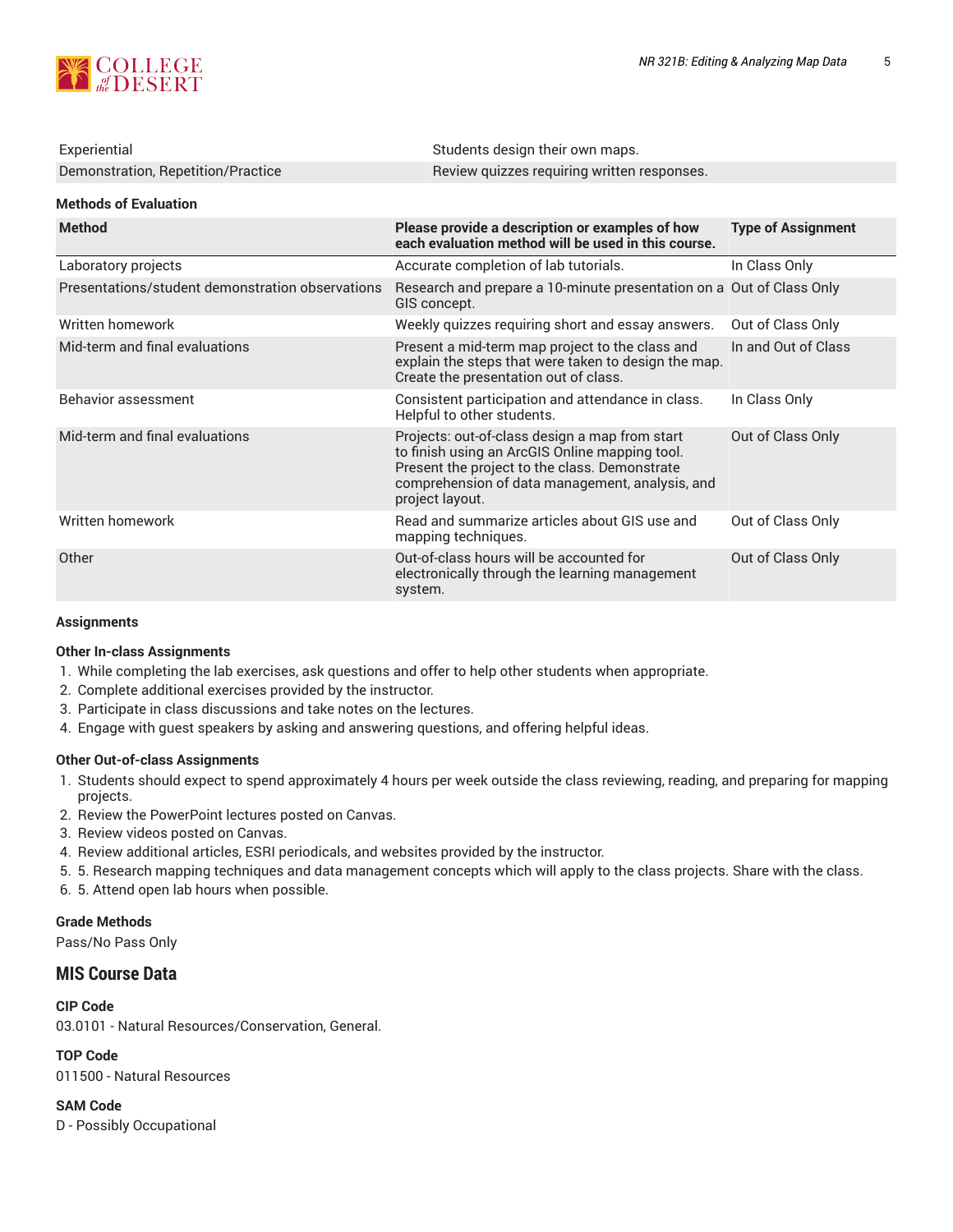

**Basic Skills Status** Not Basic Skills

**Prior College Level** Not applicable

**Cooperative Work Experience** Not a Coop Course

**Course Classification Status** Other Non-credit Enhanced Funding

**Approved Special Class** Not special class

**Noncredit Category** Short-Term Vocational

**Funding Agency Category** Not Applicable

**Program Status** Program Applicable

**Transfer Status** Not transferable

**Allow Audit** No

**Repeatability** Yes

**Repeatability Limit** NC **Repeat Type** Noncredit

## **Justification**

Noncredit courses are repeatable until students are comfortable they have achieved the skills and knowledge required to meet the objectives and outcomes of the course.

## **Materials Fee**

No

**Additional Fees?** No

# **Approvals**

**Curriculum Committee Approval Date** 10/17/2019

**Academic Senate Approval Date** 10/24/2019

**Board of Trustees Approval Date** 11/13/2019

**Chancellor's Office Approval Date** 01/10/2020